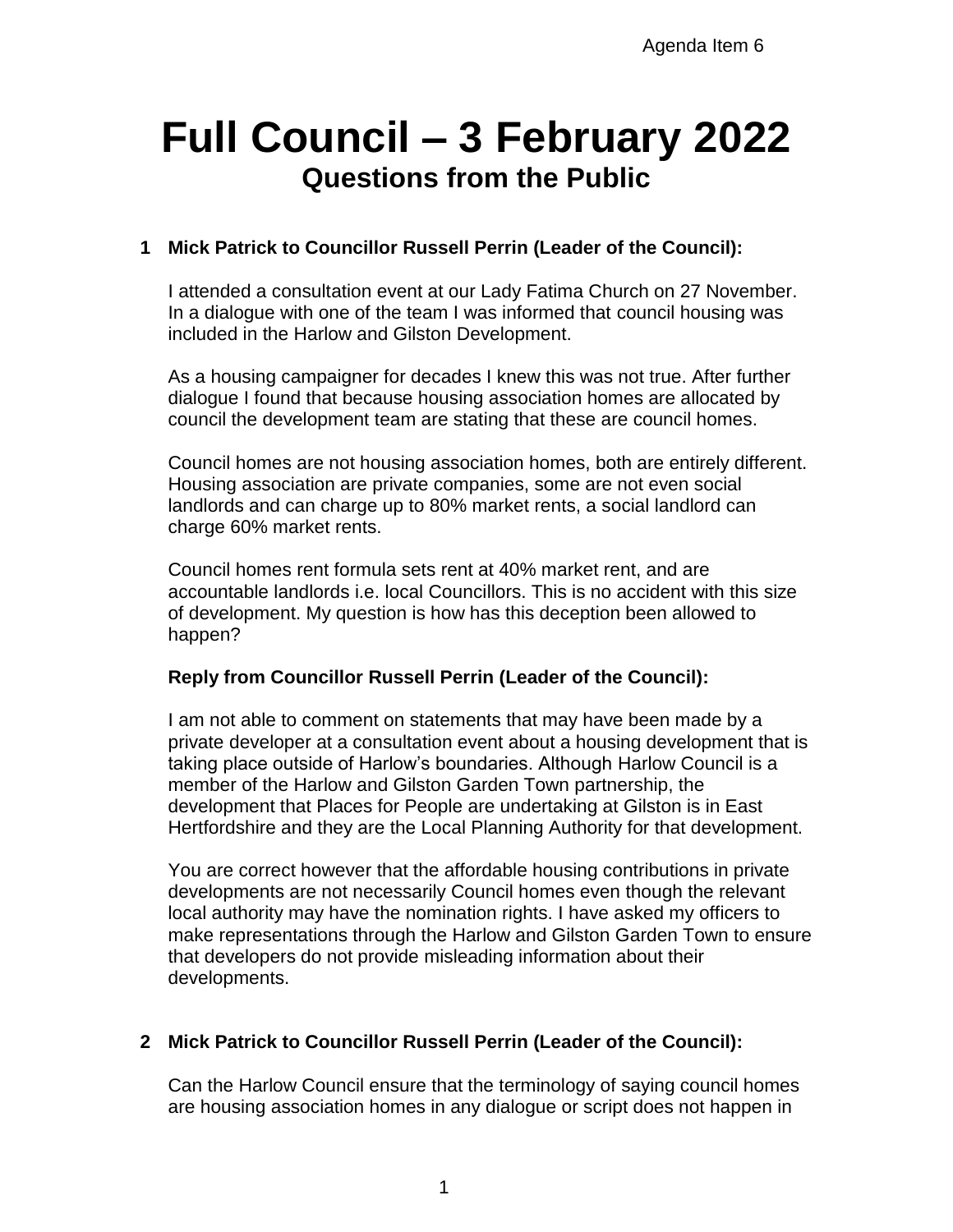the future? Housing association homes allocated by the Council should be used as housing association and not council homes.

## **Reply from Councillor Russell Perrin (Leader of the Council):**

I do not believe that Harlow Council has issued any documentation that misrepresents the differences between Council Housing and Housing Association housing. I am happy to provide an undertaking that this will not happen in the future either.

# **3 Gary Roberts to Councillor Russell Perrin (Leader of the Council):**

As I understand it the current council has pledged to regenerate the town with an increase in police officers and local council services, therefore please could you outline your plans to reintroduce neighbourhood policing, neighbourhood council offices and local NHS health services including a doctors' surgery in Potter Street?

# **Reply from Councillor Russell Perrin (Leader of the Council):**

Whilst, Harlow District Council does not have any direct responsibility for Health and Policing, the Council continues to have a proactive approach to engaging with its partners to improve the level of health care provision within our district and the number of police officers that serve our community.

This year, a further 200 officers will be recruited by Essex Police to help prevent crime, tackle violence and improve visible policing in our communities. The extra officers will take the total growth of the force since 2016 to over 900 officers, making it the largest it has ever been. This has meant over 20 more officers on Harlow streets so far.

In a recent visit to Harlow the Police and Crime Commissioner for Essex, Roger Hirst, met with the Deputy Leader of Harlow Council, Cllr Joel Charles, local police officers and the council's community safety team to find out how they are tackling crime in the town.

As part of this partnership working Roger Hirst made a commitment to crime prevention and reducing anti-social behaviour, with more officers, more funding and more powers for the police.

Turning to the point in your question regarding local NHS services, the Council continues to work in partnership with the West Essex CCG to ensure that the delivery of local NHS services meets the needs of local residents. This week, in the Government's Levelling Up White Paper, it has been announced that Harlow's Princess Alexandra Hospital will not receive a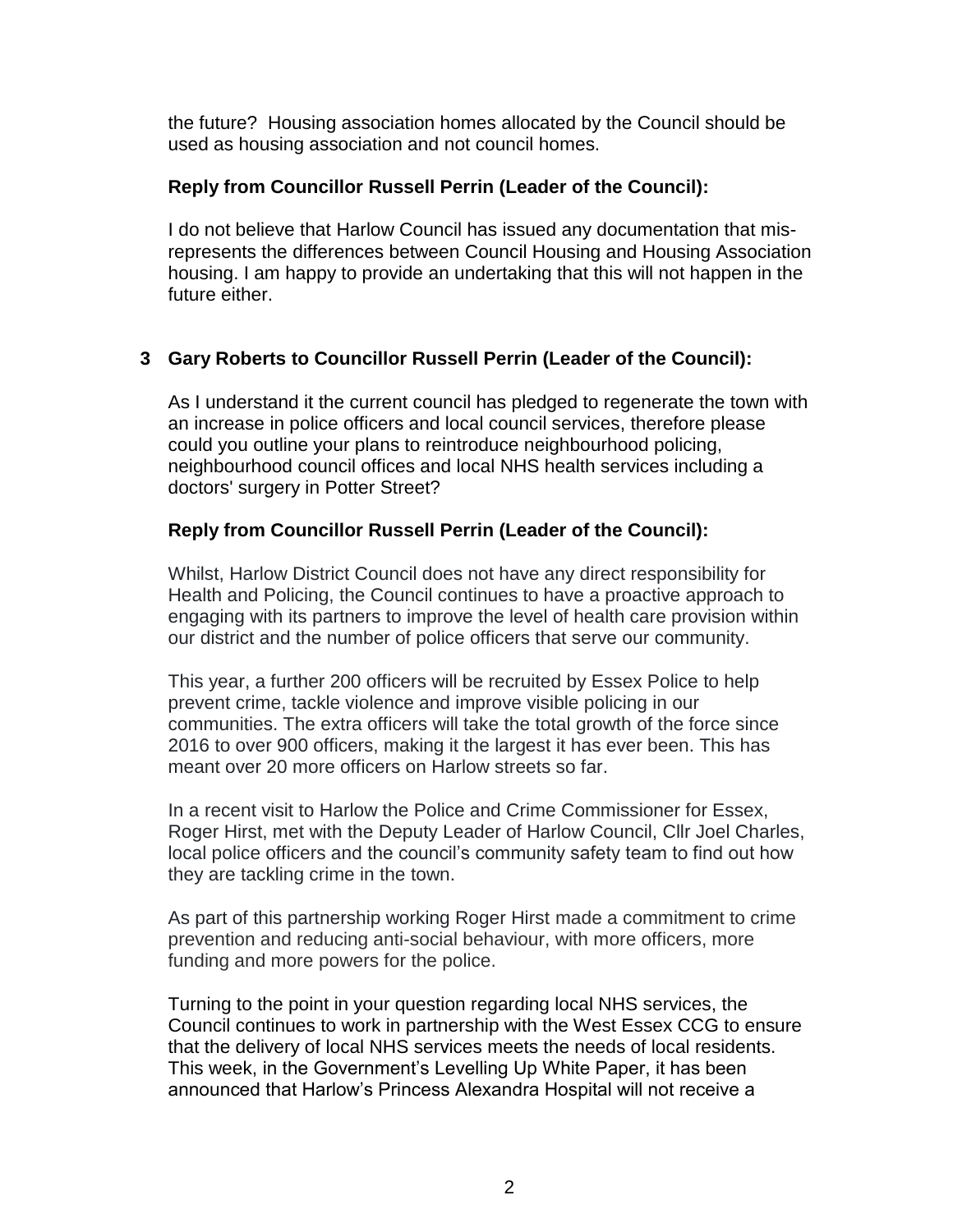refurbishment or indeed receive a new building but that Harlow will receive a new integrated, high-tech healthcare campus to replace the ageing Princess Alexandra Hospital. This Council continues to work with its neighboring partners and the MP Robert Halfon to ensure that Harlow's new health campus meets the needs of Harlow and surrounding districts.

Finally, on Osler House, I shared the local upset that the CCG decided to close Osler House surgery. However, the Council is working with local residents to deliver a new Potter Street Health and Community Hub. This has been supported by the Council's staff to get this over the line. I am informed refurbishment work will start soon on the site.

## **4 David Forman to Councillor Alastair Gunn (Portfolio Holder for Governance):**

The Local Government Ombudsman upheld a complaint by a local business owner against Harlow Council on 3 December 2021 with a case number of 21-000-231. The complaint related to a failure to adequately investigate allegations of racist comments made by a council officer in a telephone conversation on 27 January 2021.

The Ombudsman stated in paragraph 36:

"However, I am satisfied Miss X was offended by the conversation and her actions in making a complaint the same day support this."

The Ombudsman further stated in paragraph 39:

"I consider the Council should have done more to investigate this part of the complaint. I note there was no recording of the call but also that no notes were made by the officer at the time of the call."

Consequently, I would like to know the following:

- a) Does Harlow Council possess or subscribe to any system to routinely record telephone conversations both inbound and outbound;
- b) If Harlow Council routinely records telephone conversations, why was the conversation in this case on 27 January 2021 not recorded; and
- c) What processes and procedures are in place to ensure that when notes of conversations are taken they cannot later be destroyed to avoid discovery?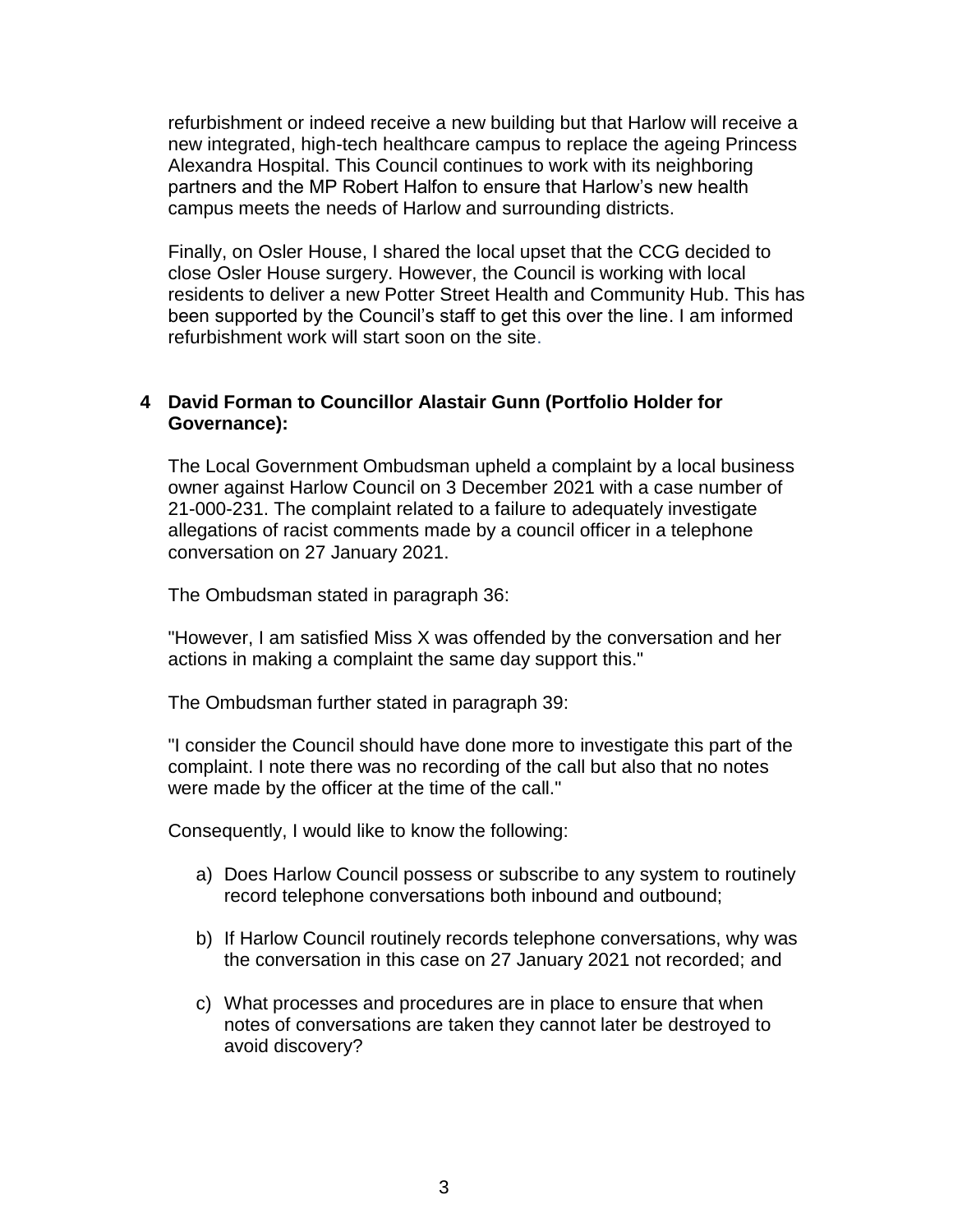## **Reply from Councillor Alastair Gunn (Portfolio Holder for Governance):**

Harlow Council has a continuing commitment to promoting equality, diversity and inclusivity within Harlow. The Council celebrates difference and works to tackle inequalities throughout its core business within both the services that it provides to the community and in its role as an employer. The Council condemns racism in all forms and is proud to serve our diverse communities. The allegations referred to regarding racial discrimination were investigated by the Council at the time and those investigations did not find any grounds to support the claims that had been made. The Council has accepted the Local Government Ombudsman's decision in relation to the case, which were on the basis of ensuring clarity and the covering of all elements of complaints in its responses.

The Council has supported many local businesses through the processing of central government grants over the course of the pandemic and at the start of the year received £516,000 in government funding to pay one-off grants of up to £6,000 to hospitality, leisure and accommodation businesses. The Council identified 137 businesses likely to be eligible under the scheme and contacted them directly to help them apply for the funding. We recognise the challenges that local businesses are facing and have faced with the uncertainty due to the recent Omicron wave and moved quickly so those businesses most in need get the support they need.

With regard to the specific questions in relation to the Council's telephony system; the Council commenced with the upgrade of its telephony system in September 2020, with the new system going live on 13 February 2021 which now allows recording of specific call types. The Council has recorded calls inbound and outbound to its Contact Harlow team, and Revenue and Benefits team since the go live date.

The call, which was the subject of the complaint, was not recorded as it predated the telephony upgrade and the Council had no recording facility for calls at that time.

Notes of conversations taken prior to the call recording functionality being in place were entered into the Council's customer and case management systems; these systems all have audit functions that allow any changes or deletions of records to be tracked and reported on. This remains the case and also covers the areas or teams within the council who still do not use the call recording functionality.

As a result of the Councils' response to the recommendations made by the Ombudsman the case has been closed. The Council will ensure that it continues to improve the way it responds to and deals with complaints from its customers, and for those teams whose calls are not currently recorded.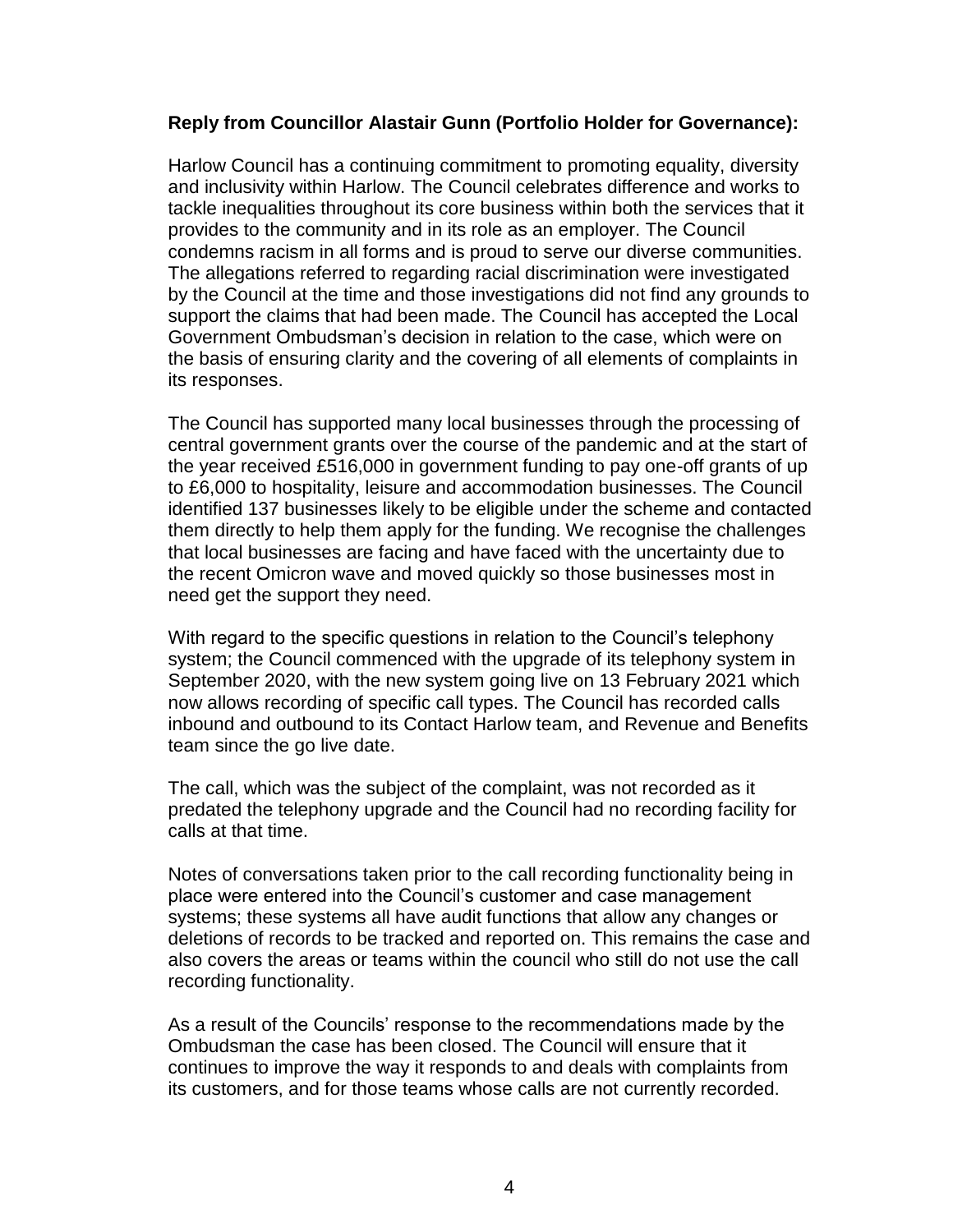## **5 Hugh Hoad to Councillor Russell Perrin (Leader of the Council):**

At the meeting of the Cabinet Policy Development Working Group on 7 October 2021, Councillor Souter stated that a better bus service should be provided. As this is a County Council matter and he is a County Councillor, has he been able to get them to provide this and if so, when?

#### **Reply from Councillor Russell Perrin (Leader of the Council):**

I regularly meet with ECC to discuss matters relating to Harlow and the services they provide. I will press ECC in my future meetings to improve our bus services. I will also ask Cllr Souter to respond to you in writing to give you an update on the progress he has made on this matter.

## **6 Hugh Hoad to Councillor Nicky Purse (Portfolio Holder for Environment):**

Every year of the last Labour Council there was an increase in Council Tax, but the maintenance of green space has gotten worse. As Council Tax is not being increased this year, can the Portfolio Holder confirm that maintenance of green space will not deteriorate this year?

#### **Reply from Councillor Nicky Purse (Portfolio Holder for Environment):**

Thank you for your question I can reassure you that you will very much see an improvement of the green space around the town since taking my position as portfolio holder for environment we have put many things into action.

The first being a Covid-19 recovery support team which means that HTS can continue with the winter programme of works.

second ward by ward audits with myself and the management of HTS to make sure the work that has been carried out is to the residents expectations.

Review of the service level agreement which hasn't been reviewed in the last 10 years.

The tree planting programme costing £250,000 and the management of the trees for the next 3 years and a tree policy which will take 3 years to undertake.

I would like to reassure you that I will do my best to restore pride back into our beautiful town.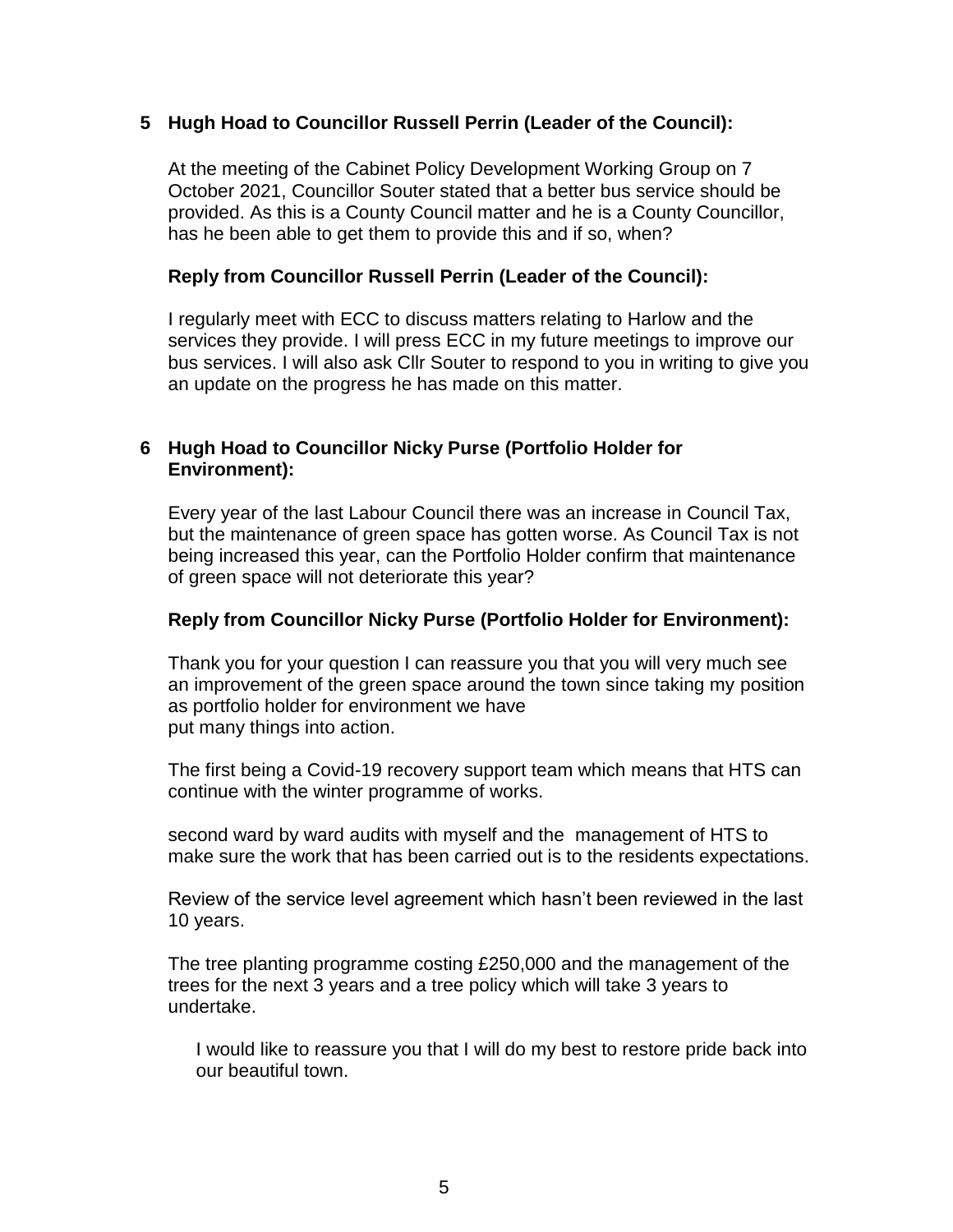# **Full Council – 3 February 2022 Questions from Councillors**

# **1 Councillor Jean Clark to Councillor Alastair Gunn (Portfolio Holder for Governance):**

The Labour Council agreed to declare a climate emergency and to adopt a strategy of moving towards net zero emissions. It was agreed that the Council would aim to install electric charging points across its car parks within 5 years. I understand that the Council is looking to install fast charging points.

When will the charging points be installed and can the Council explore the installation of faster charging methods?

# **Reply from Councillor Alastair Gunn (Portfolio Holder for Governance):**

At the September 2021 Cabinet, Harlow Council committed to working with BP Pulse to install Electric Vehicle (EV) charge points in six of its pay and display car park, subject to contract.

The proposal is for multiple charge points rated at up to 7.4kW. These meet the classification of fast charging. They would cater for top-up charging whilst visiting a neighbourhood shopping centre, or an overnight charge for those who do not have access to private off-street parking, for example.

The installation of these charge points would fulfil the commitment set out in the amended Climate Emergency motion proposed by Cllr Perrin and seconded by the late Cllr Tony Hall at the July 2019 Cabinet, which was unanimously supported on a cross-party basis. Minutes from that meeting suggest that the motion made no reference to the speed of the charge points that should be installed.

This contract would be the first phase only of an approach to making public EV charging widely available in Harlow, which is estimated to require. The Council will continue to explore a range of options as part of its approach to supporting residents in making the switch to electric vehicles. These may include among others electric vehicle charging stations, home charging, and the viability of installing rapid EV chargepoint infrastructure.

Officers continue to progress an appropriate legal agreement with BP Pulse to underpin proposed chargepoint installations, and final designs for chargepoint bay locations and sizes, necessary to submit a formal funding bid to the Office for Zero Emission Vehicles (OZEV).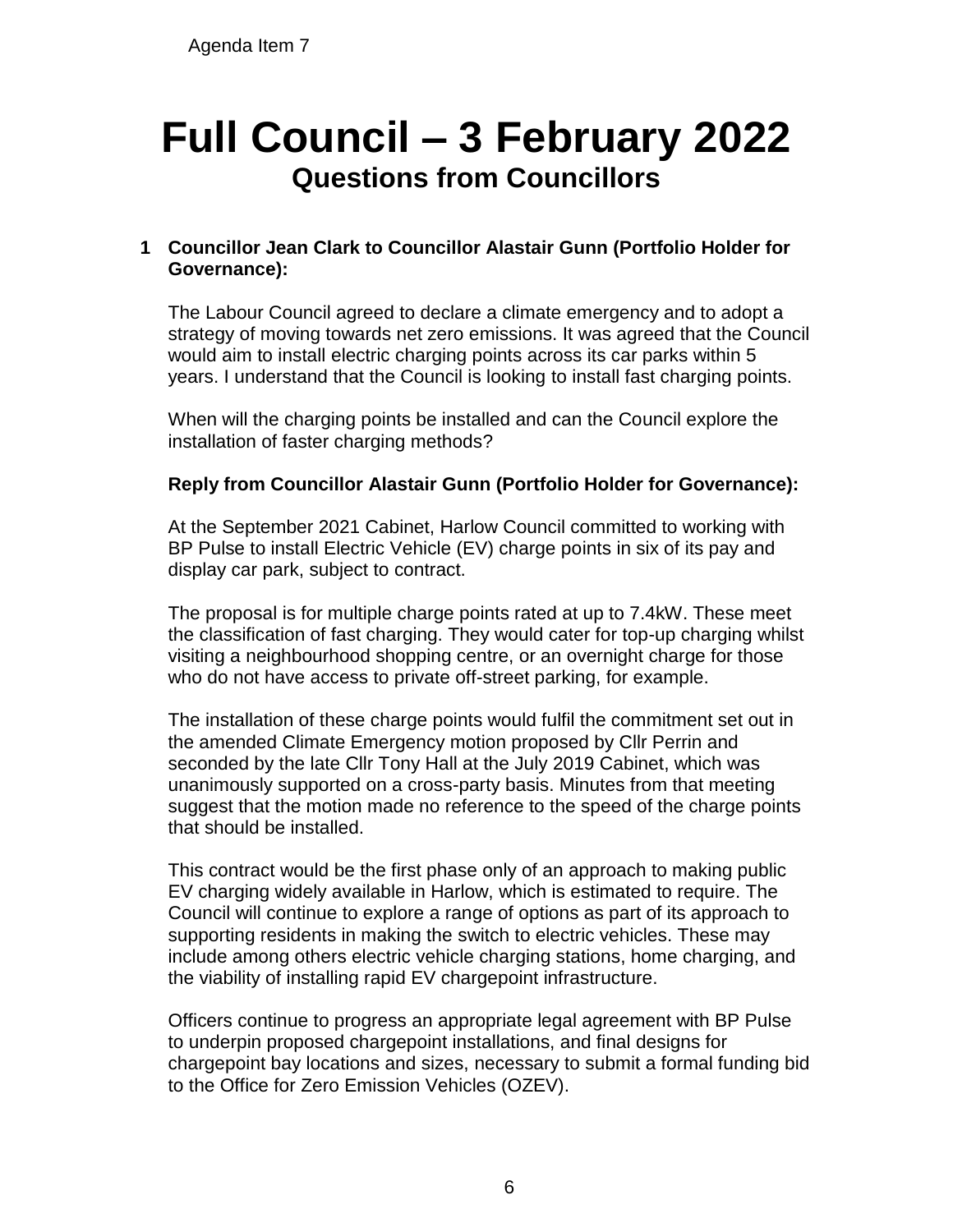## **2 Councillor David Carter to Councillor Dan Swords (Portfolio Holder for Regeneration):**

The council has not built council houses for Harlow families for many years now. I have seen in the Budget that the council has put aside £26 million pounds to build new homes.

I would like to ask if these will be proper council homes for Harlow families who are on our waiting list, and if these will be built on areas that need regeneration or on any of our precious green field sites?

## **Reply from Councillor Dan Swords (Portfolio Holder for Regeneration):**

Tonight we will vote on proposals to spend more money on council house building in Harlow than this council has spent in the last 30 years combined. And that £26 million figure is just the start.

In March, I will announce our full New Build programme which will deliver hundreds of new Harlow homes for Harlow families, of the highest standards and in the right places.

We will be delivering on people's priorities, on a message that we hear loud and clear to build, build, build.

Build to give Harlow families the home they deserve.

Build to restore pride to neglected parts of our town.

Build to deliver on the pledge we made to the people of Harlow.

My commitment to building new Council homes for social rent was displayed with the recent announcement that we have secured £640,000 from Homes England to ensure that the new homes being built at Bushey Croft will be let at the lowest possible social rent levels for Harlow families – as opposed to the previously so-called affordable rent levels that the Labour party had proposed for the site.

It begs the question as to why they never used the £640,000 to do the same thing for which they were eligible.

The New Build Programme will be historic and it will deliver new homes for Harlow families on our waiting lists because for too long this Council has failed to tackle that issue.

It would be beggars belief for the party of Attlee to vote against £26 million for council house building, alas we will see in just a few moments time.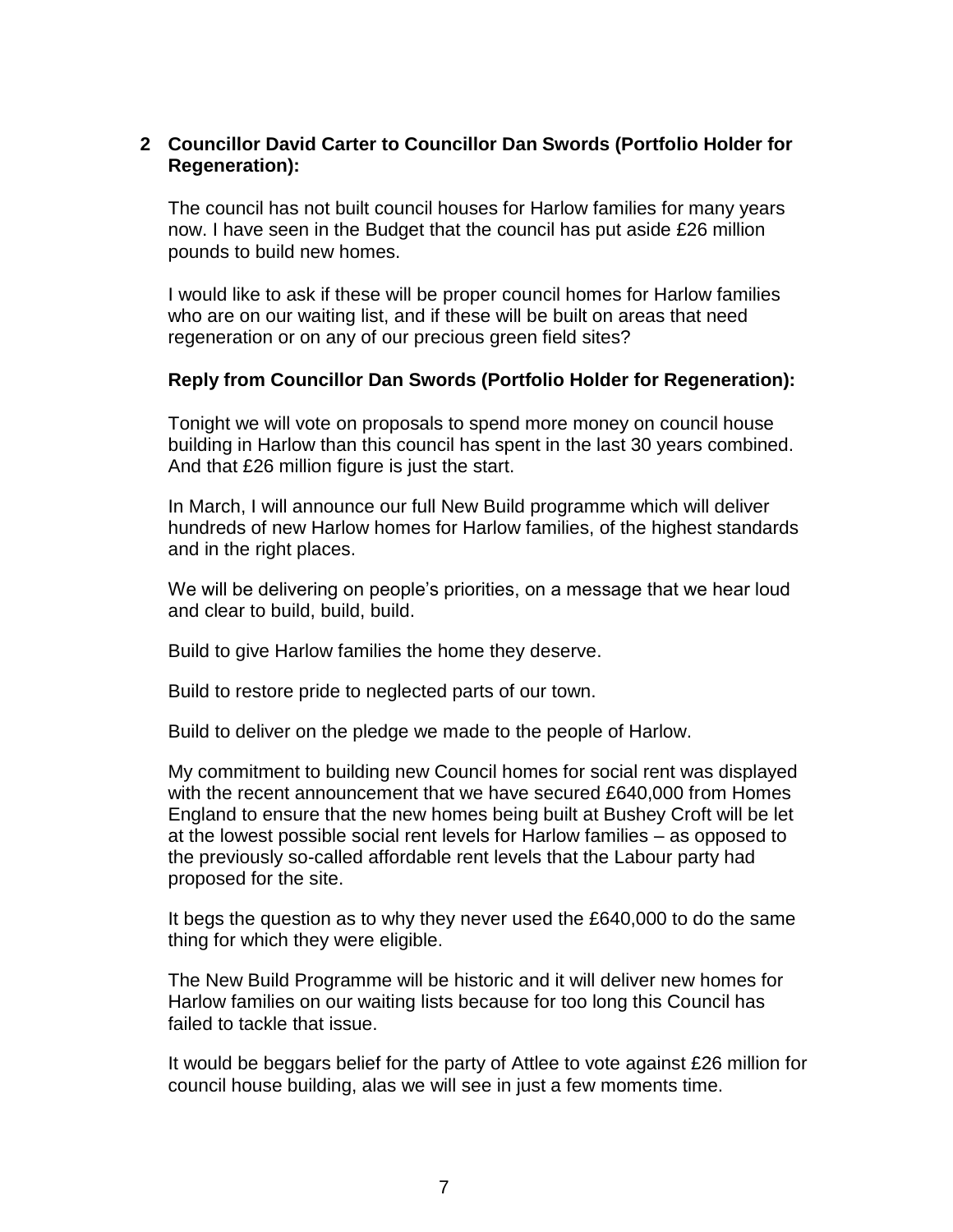And if they do not vote for this investment, they will only be confirming what the people of Harlow already know – that we are the party of house building.

# **3 Councillor David Carter to Councillor Dan Swords (Portfolio Holder for Regeneration):**

The old Lister House site on which I understand the previous administration spent £750,000 on consultancy fees and plans for new buildings, is still just a building site. It has a fence around it which is now being vandalised, can you tell me when, if ever, work on this valuable piece of land will start?

## **Reply from Councillor Dan Swords (Portfolio Holder for Regeneration):**

The Lister House site is a disgrace. As Cllr Carter highlights, no building work has taken place on the site. It is a shameful failure.

We all have different political views on what value for money may be. But I'm sure we can all agree that spending money on something that never happens, is not value for money.

It is therefore with sadness that I say that Cllr Durcan, when in this role, did draw up a scheme for the site that was not delivered.

That scheme was described by specialists and I quote as "too expensive, too much and a management nightmare."

In fact, not only that, there was not one, but two water mains under the site meaning that the scheme could never have even been built. For reference, that's why the old Lister House building was situated to the North West of the site.

Sadly, the lack of development alone is not the issue, the failure is that £695,733.30 was spent on nothing. No development of that site. That figure alone equates to three years' worth of Council Tax increases.

In fact, it is not only the Perry Road site. The Yorkes, Brenthall Towers, Elm Hatch, Stackfield, the Readings, the list goes on. None of those sites saw any development but they cost the taxpayers of this town.

£1,130,668.78 does that figure sound familiar? It should do. The amount of money spent on projects that never happened.

Never so much as a spade in the ground, or even out of the van, or even a van turning up, or even the van being started, in fact there was no van at all.

£1,130,668.78 of Harlow taxpayers money wasted.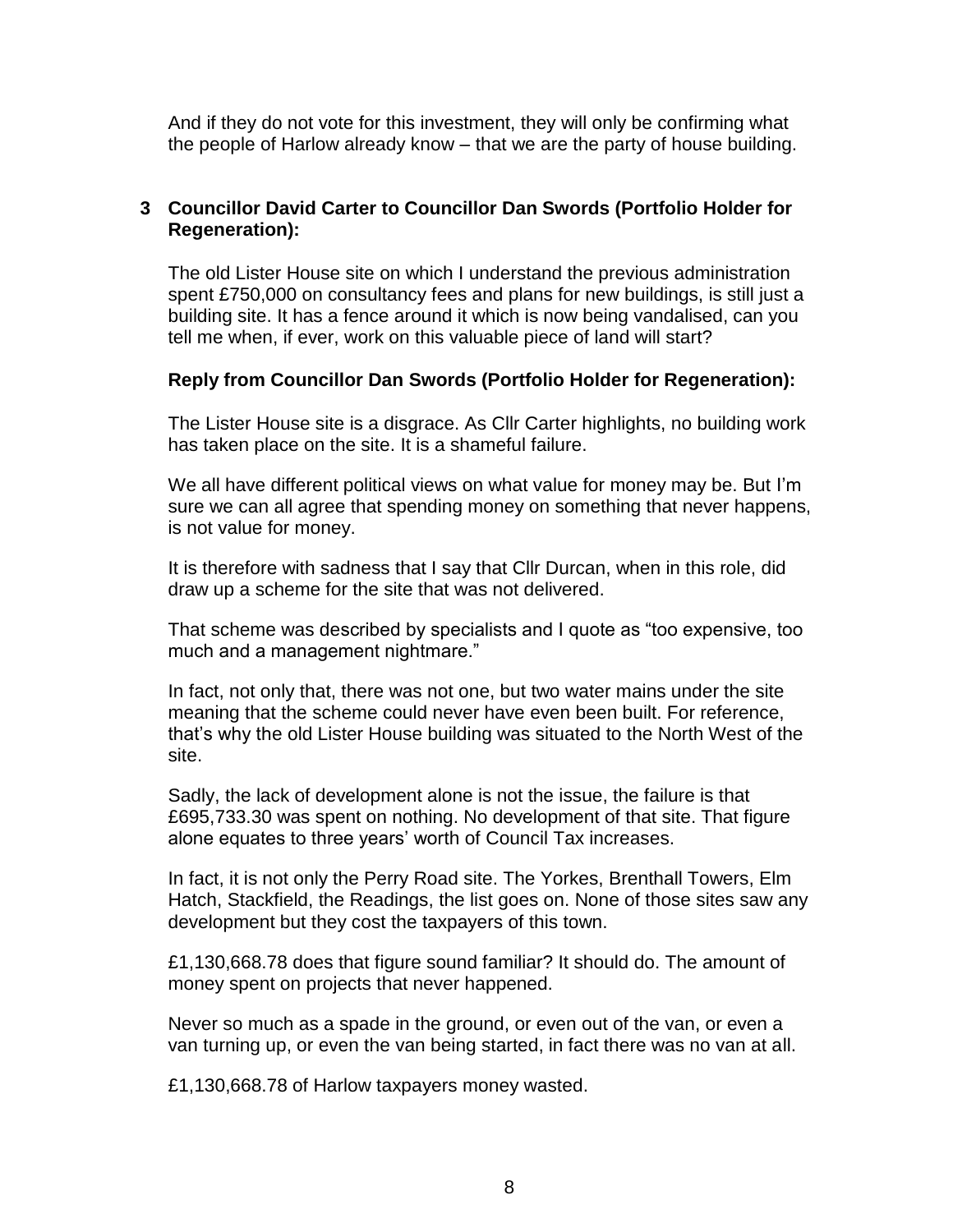It begs the question as to whether Cllr Durcan is the most expensive Councillor Harlow has ever seen.

So yes, it will be delivered providing value for money, new homes and much needed regeneration.

The full details will be set out in the New Build Programme this March and work will start as soon as possible once the scheme is approved.

### **4 Councillor Matthew Saggers to Councillor Dan Swords (Portfolio Holder for Regeneration):**

As I was elected for the beautiful ward of Mark Hall I promised the residents of my ward that I would 1) cut the cost of this Council's part of the tax which tonight has been achieved but next part of my promise is to regenerate and restore the ward of Mark Hall back to its glory days and to on and move it into the 21<sup>st</sup> century and make it a jewel in Harlow's crown which it once was.

Great areas like the stow shopping who under the previous administration has been abandon, under this administration had their first Christmas market in a decade and in the last 6 months have tried to shake the bad reputation it has got. its 70<sup>th</sup> anniversary this area of which the residents and shop owners would like to show what a great area it is with many more celebration days, it would be good to hear that this and may other areas in my ward like that in Edinburgh way will get the much needed TLC they missed in a generation and help to put them back on their true path.

I, like my residents wait to hear more on what is the plan, when will we hear it and hope it will be a great birthday present?

## **Reply from Councillor Dan Swords (Portfolio Holder for Regeneration):**

In March, we will celebrate Harlow's  $75<sup>th</sup>$  birthday. 75 years of innovation, enterprise, aspiration and community.

Mark Hall has pioneered all of those things. I am reliably informed that it was in Mark Hall that the first fibre optic cable was manufactured which are now sprouting in every country around the globe.

It was Mark Hall in which the first estates of the glorious new town were constructed with the wonderful landscape and architecture.

And it is in Mark Hall that we will kick start our once-in-a-generation programme of estate renewal.